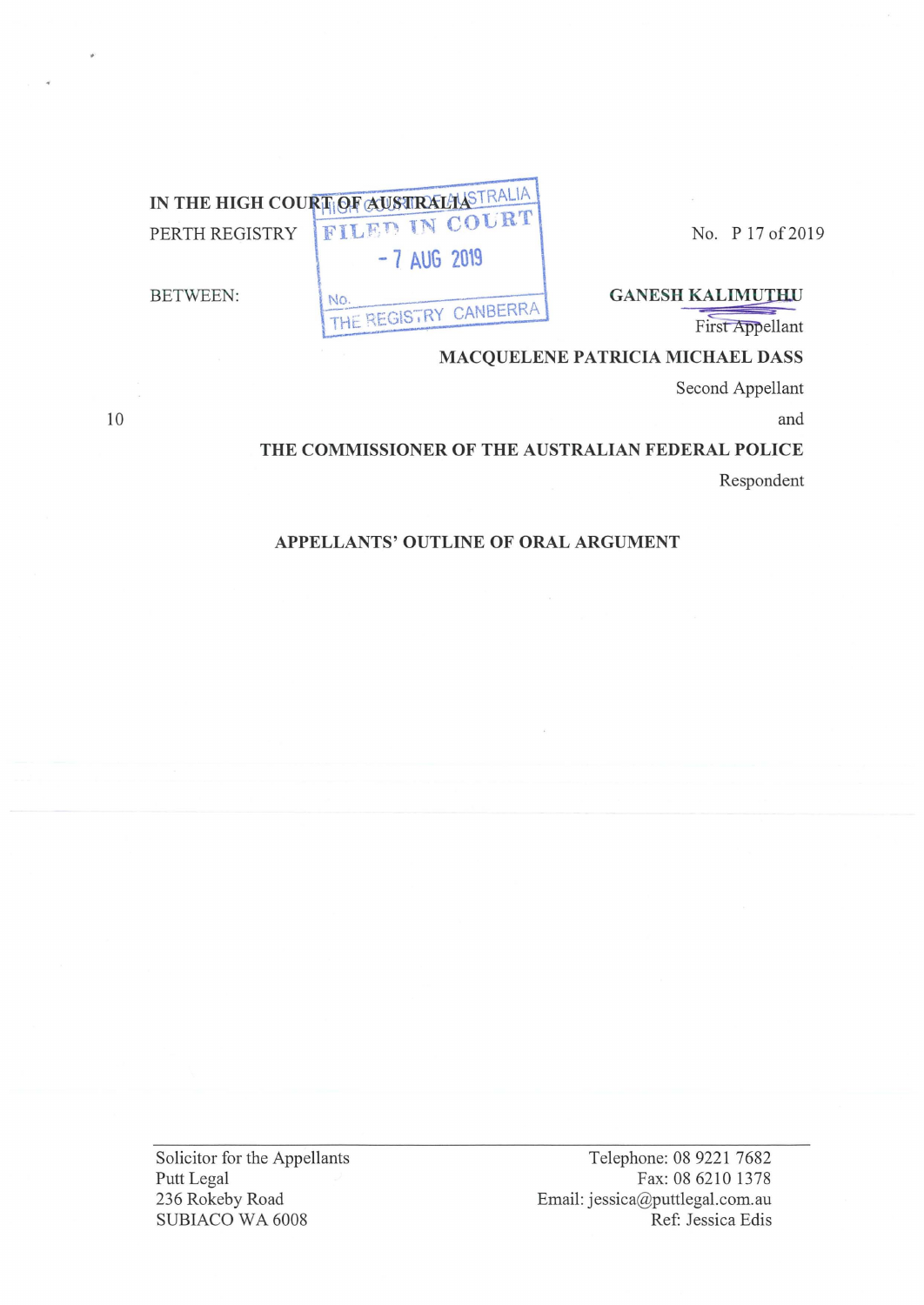#### **PART I: CERTIFICATION**

**1.** This outline is in a form suitable for publication on the internet.

#### **PART II: SUBMISSIONS**

**2.** It would be wrong to conclude that the Proceeds of Crime Act 2002 (Cth) *"pursues a single purpose at all costs": NSW Aboriginal Land Council v Minister Administering the Crown Lands Act* (2016) 260 CLR 232 at [92]; {JAB V3 T19 P929-930}; AR [5]. Nor will success by the appellants open floodgates. The appellants' construction still sets a high bar for exclusion from forfeiture. Many applicants will fail.

#### 10 **Ground 1 - third party**

**3.** The preferred construction of Murphy & Beech JJA should be adopted: AS [29]-[ 42]. Unless the appellants' construction of *third party* is adopted, worthy cases that would pass even the Commissioner's test for suspicion will fail on a technical point for no cogent purpose. Mrs Ganesh's is such a case. See AS [36].

**4.** *Third party* is not defined; cf the Act defines most imp01iant concepts. It is not to be construed as an element of  $s330(4)(a)$ ; as in a criminal statute. See also {CAB 178 [434]. The words *third party* describe a concept without having independent work to do: *The Queen v LK* **&** *RK* (2010) 241 CLR 177 at [133] {JBA V3 T24 Pll80}.

**5.** S330(4)(a) here applies by operation of s29(2)(d). The note to s29 (part of the Act) 20 uses *innocent third party* {JBA V1 T3 P75}. The note (part of the Act: s13(1) *Acts Interpretation Act 1901*) is a shorthand form of the concept in s330(4)(a).

**6.** Headings to s45(6) {JBA Vl T3 P92} and s259 {JBA Vl T3 P274} also refer to *third parties* in the sense of people outside the scope of criminality.

**7.** The words *third party* were not used in the 1987 Act, and cannot have been added to serve an additional purpose, not referred to by the ALRC nor in the explanatory materials: cf *The Queen v Lavender* at [50] {JBA V3 T25 P1203}. The EM to the Consequential Bill supports the preferred construction {JBA V3 T29 P1272}: AS [38].

**8.** S29 is concerned with whether property is or is not tainted, not timing in the sense of whether it became, remained or ceased.

30 **9.** S329 defines property that is tainted. S330(1), (3) & (4) set out when property becomes, remains and ceases to be tainted. A vendor of a house sold on open market, who receives payment to their account, acquires new property. It is described as a different right or power {Lordianto CAB 83 [76], 85 [81]}. It is tainted (and can cease to be) on creation.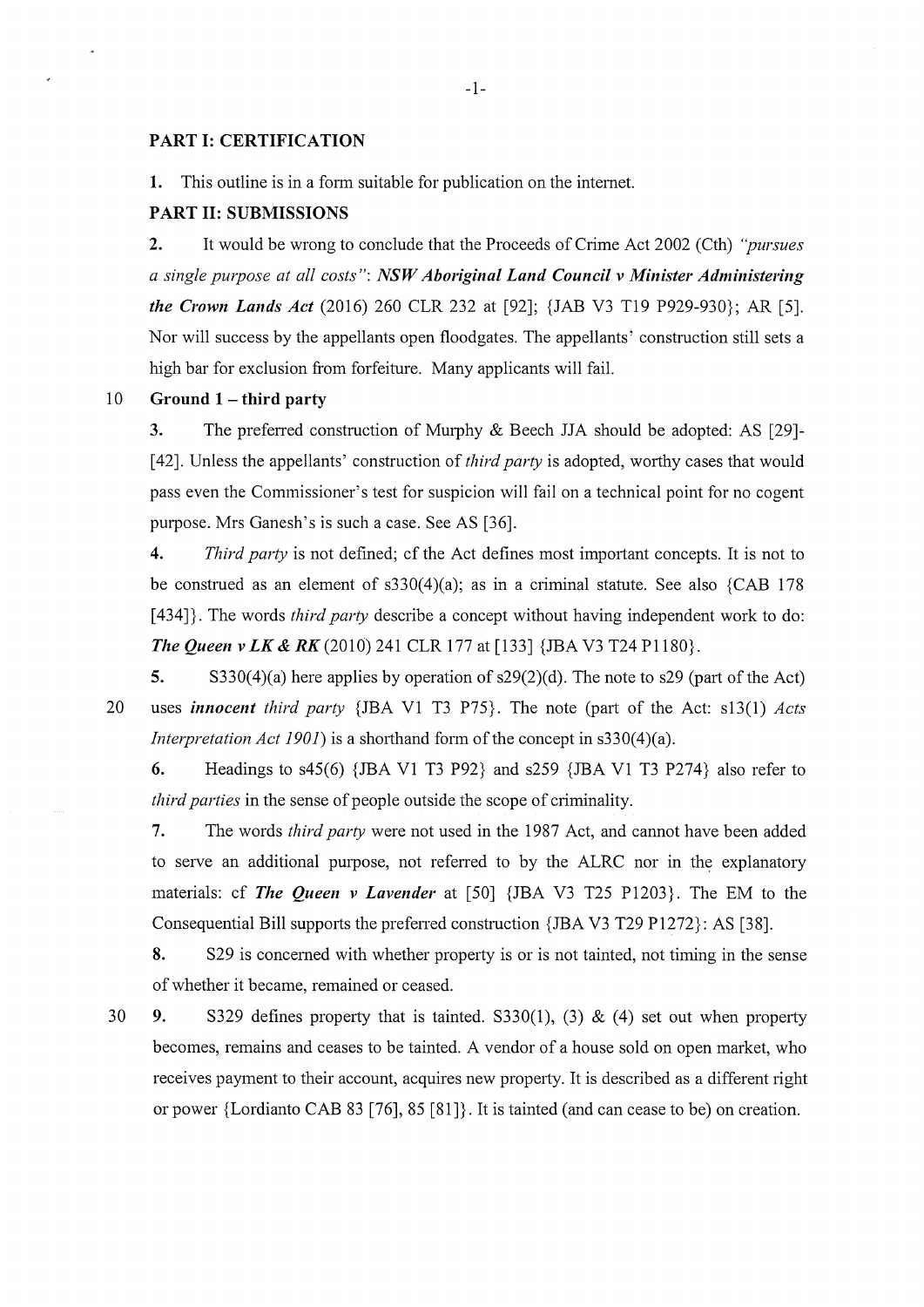**10.** The Commissioner has not confronted (in Lordianto RS [37], RS [18], or at all) the significance of s400.9 of the *Criminal Code* (Cth) and particularly the deeming provisions {JBA V2 T7 P430}.

**11.** The Commissioner seeks to avoid the result created by (for example) s400.9 by relying on when property first becomes proceeds of crime. The consequence is that had the appellants (as against the Commissioner) been able to prove the cash deposited was proceeds of drug dealing, they would be third parties on the Commissioner's construction. There is no legislative purpose for this search for an antecedent crime. Note also the insider trading problem: Lordianto AS [22] and Lordianto RS [ 40].

10 **12.** Extrinsic material: per Murphy & Beech JJA {CAB 168-177 [407]-[432]}; ALRC report {IBA V3 T26}; Consequential Amendments Bill EM {IBA V3 T29}.

#### **Ground 2** - **sufficient consideration**

 $\lambda$ 

**13.** The appellants adopt the interpretation preferred by Buss P. The statutory focus is sufficiency of consideration, not to whom it passed: see defn in  $s338 \{ JBA V1 T3 P372 \}$ .

**14.** The appellants paid money to Mr Zamri. What they received corresponded {CAB 34 [134][136]}. There were no *gratuitous* deposits cf {Lordianto CAB 97.1 [120]} {CAB 113.40 [198], 115.46 [207]}. The method was opaque to Mr Ganesh {CAB 16 [41]}. That is not unusual: AUSTRAC {AFM 177-181}. Smith said *Alternative remittance systems [involves} a notional transfer of value* {AFM 172 [35], 171-3}.

20 **15.** The Commissioner's construction of *sufficient consideration* gives rise to clearly unintended consequences in ordinary banking, which is similar to alternative remittance. If individuals A and B both live in Australia and use different banks, when A transfers \$100 to B, A's bank may not actually make any payment at all to B's bank. For a general statement of rights in connection with bank transfers see Fox *Property Rights in Money*  {JBA V3 T30} particularly at [5.05] [5.20-22] [5.29] [5.31] [5.46]. See also Tyree *Banking Law in Australia* (2017) {JBA V3 T32}, expanded upon in his article {IBA V3 T31 P1300-1}. Domestically banks 'net out' their obligations via a clearing agent.

**16.** In a domestic transfer involving two banks, it would not be suggested that the customers' lack of connection to the clearing house bore upon the issue. Nor should the 30 appellants' lack of direct connection to Mr Hameed and the depositors.

**17.** Alternative remittance is lawful. AUSTRAC describes the first step of cuckoo smurfing as involving *"A legitimate customer* [ the appellants] *deposits fimds with an alternative remitter in aforeign country ... This is a legitimate activity ... "* {AFM 181.17}.